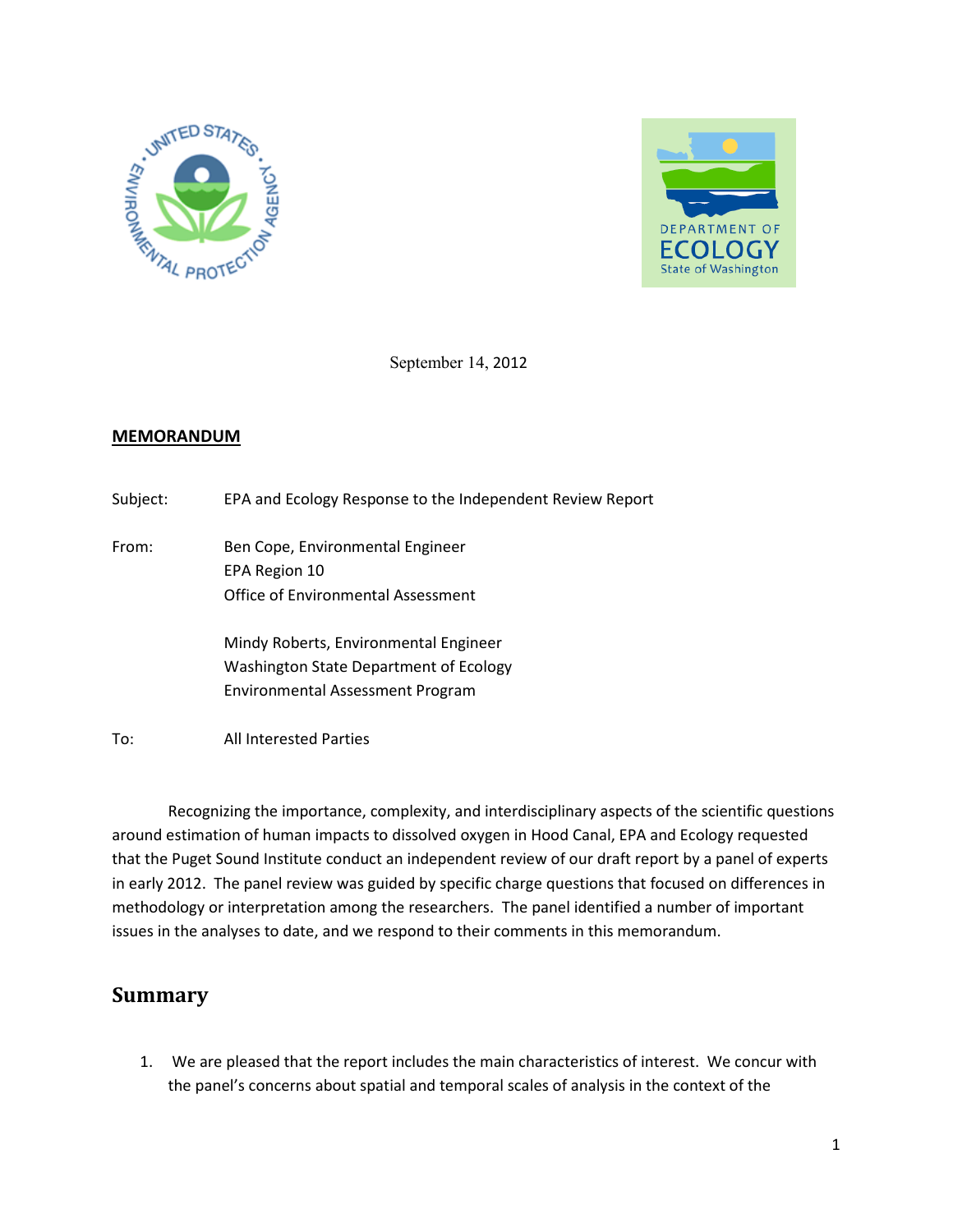regulatory landscape, but EPA and Ecology are responsible for interpretation of the regulations. See below (Question 1) for further discussion.

- 2. It is not clear from the detailed comments in the review which contributions from the watershed nitrogen loads are underestimated. We assume that the main issue is the presentation of median groundwater nitrogen concentration rather than the mean concentration in the point estimate tables. Based on this concern, we revised the report to include both values in the tables to highlight the potential range of loadings. We note that the Monte Carlo analysis samples the full distribution of concentration, so we do not perceive any underestimation due to methodology used for the final estimate of nitrogen loading and uncertainty.
- 3. We concur with the panel that the simple salt balance is preferred in the aggregated model analyses and that a re-analysis of marine nitrogen fluxes is warranted. We also note that the ROMS model provides additional information on circulation and fluxes.
- 4. We concur with the panel that uncertainty is substantial in the nitrogen-algae-oxygen linkage. Quantification of biogeochemical conditions in the environment is inherently complex and uncertain. We have added a quote from the panel on this point in the uncertainty section of the report.
- 5. We concur with the panel that the ORCA data could be better exploited to analyze variability and estimate uncertainty.
- 6. We concur with the panel that it is unlikely that human activities are decreasing dissolved oxygen concentrations by >0.2 mg/L in the mainstem of Hood Canal.
- 7. We concur with the panel that there is not strong evidence that human activities have an impact greater than 0.2 mg/L in Lynch Cove, and we recognize the challenge of analyzing small impacts in highly variable systems. However, the water quality standards compel Ecology to evaluate the potential for impacts at this magnitude. EPA and Ecology have successfully developed models, identified and communicated uncertainties, and made decisions on implementation of standards that require minimization of human impact.

# **Question 1a**

The panel's comments on Question 1a highlight an important issue in any evaluation of water quality impacts: selection of the spatial and temporal scales of analysis. A coarse scale of analysis was used by University of Washington researchers in their Lynch Cove impact assessments. Both simple models and large-scale analyses are useful, particularly in the early stages of an assessment. At the same time, we agree with the panel that implicit in coarse-scale analysis are significant limitations and uncertainties. We agree with the panel that additional analysis of Lynch Cove at smaller temporal and spatial scales would likely reduce uncertainty in the estimates of human impact and questions regarding compliance with water quality standards.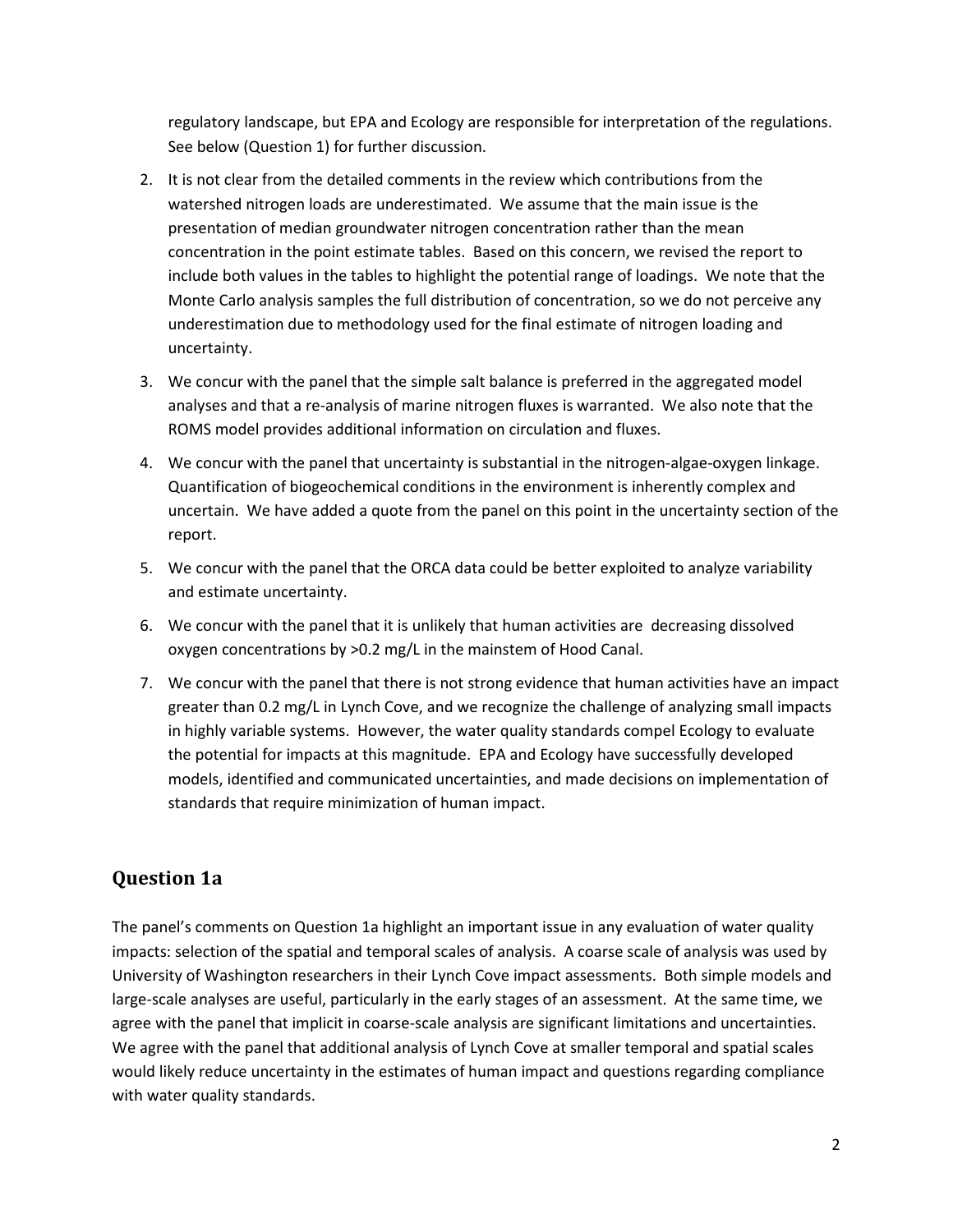## **Question 1b**

This finding by the panel supports the conclusions in our draft report that human activities are not decreasing dissolved oxygen concentrations by >0.2 mg/L in the mainstem of Hood Canal.

# **Question 1c**

We acknowledge the difficulty in quantifying human impacts in this system and the uncertainty inherent in modeling analysis (particularly coarse-scale analysis). EPA and Ecology are attempting to identify the most plausible estimates from the available body of information. We concur with the panel that some of the available information could be substantially improved through re-analysis (e.g., HCDOP marine flux estimates) and subsequent refinement of the EPA/Ecology Monte Carlo analysis. The Monte Carlo analysis provides decisionmakers and the public with information on the uncertainty of the estimates. We refined the assumptions of the Monte Carlo analysis in response to comments from the independent panel.

# **Question 1d**

We concur that the buoy data should have been better exploited in the available analyses to evaluate variability and uncertainty. While EPA and Ecology are not in a position to conduct a thorough analysis of the buoy observations, we have revised the report to identify an interesting discrepancy between measured current speeds at Twanoh (reported in Devol et al. (2011a)) and the current speeds backcalculated from the salt balance.

We also agree that a differential impact (0.2 mg/L due to humans) cannot be detected because we lack a monitored natural condition state without the influence of human activities. We can account for natural variability by using mathematical models to assess the likelihood that impacts above this level are occurring. We agree with the panel that a refined 3-dimensional model of Lynch Cove may narrow the uncertainties.

# **Question 1e**

We concur that the system is complex and additional analyses could be conducted to reduce uncertainty.

We appreciate the specific recommendations of this panel for improvement of the impact assessment.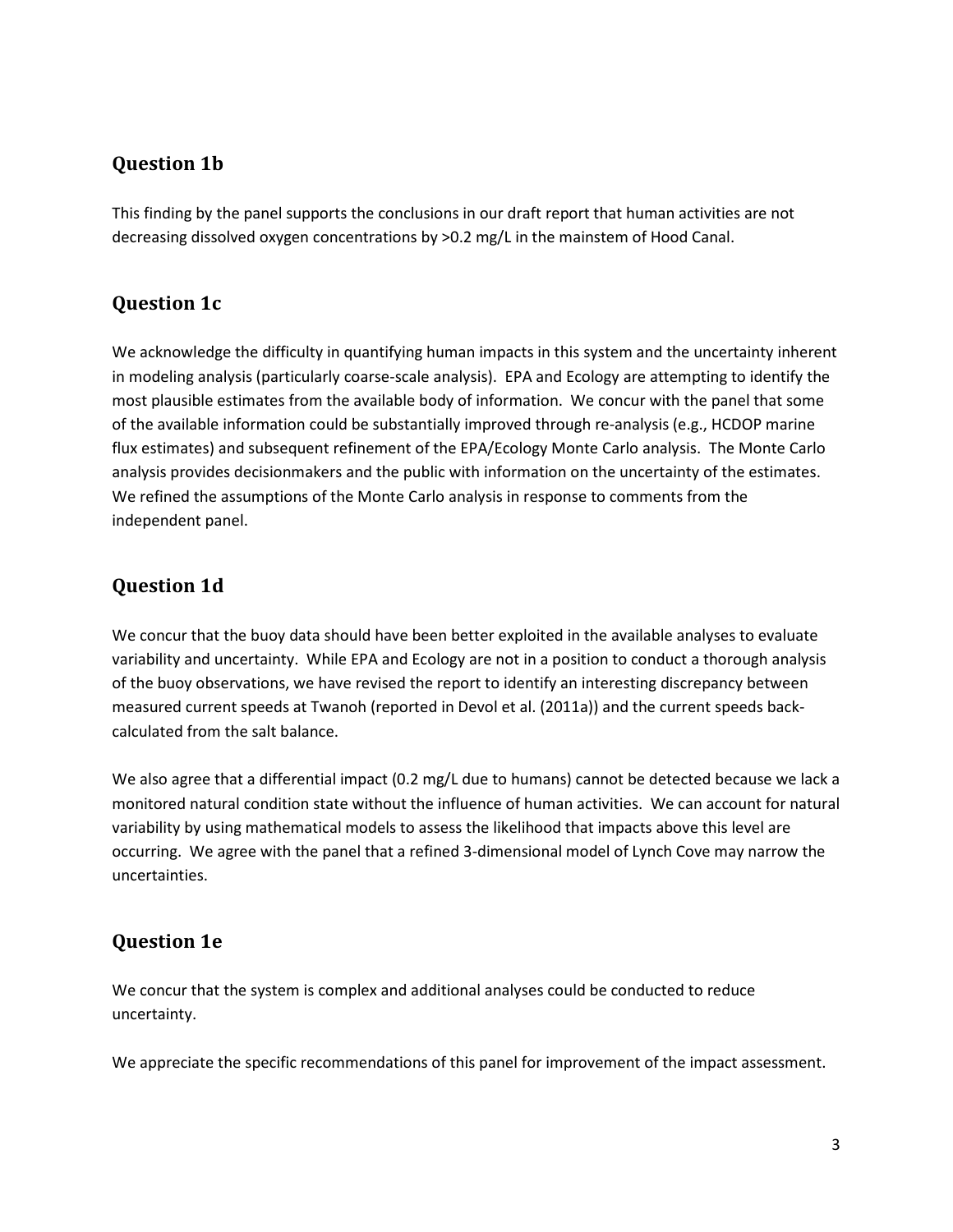## **Question 2a**

The independent review missed several key steps in the analyses completed and summarized in the EPA/Ecology science review. The reviewers offer alternative approaches, but the purpose of the science summary is to summarize the information currently available.

## Lines 178-181

The revised report includes dry deposition, which is very small compared to other sources and also very small compared to dry deposition rates in other regions of the U.S. where the reviewer works. We hypothesize that the low population upwind of Hood Canal is the likely reason for low deposition compared to other regions of the country. See the National Atmospheric Deposition Program isopleths for these regional patterns. In addition, the watershed analysis captures deposition to land in the tributary load estimates (see further discussion on this point below).

## Lines 182-183

The revised report clarifies the information used for historical and current estimates.

## Lines 184-191

We will include both median and mean values in the final report. However, we disagree that high nutrient seeps were ignored. The entire distribution was directly sampled in the Monte Carlo estimations, which is discussed below (Recommendation #5, Line 244).

#### Lines 192-195

HCDOP reports do not include this level of detailed analysis of land use. "Background" means natural conditions. See responses to comments in lines 229-239 for additional clarification on the role of land cover in the load estimates.

#### Lines 196-204

We agree that consistency in use of nitrogen parameters is important. However, complete consistency is not possible, because we summarized estimates of researchers who analyzed different parameters. The EPA/Ecology science summary focuses on dissolved inorganic nitrogen (DIN = nitrate + nitrite + ammonium) and/or total dissolved nitrogen (DIN + DON) based on the parameters used in the primary documents. Regional analyses (Mohamedali et al., 2011a; Mohamedali et al., 2011b) also suggest that dissolved organic nitrogen is generally negligible and within the laboratory analytical error, which may be a different pattern than other regions of the country.

#### Lines 207-209

The revised report describes both general human impact, a term that arises from the water quality standards, as well as specific human activities that may contribute nitrogen.

#### Lines 210-225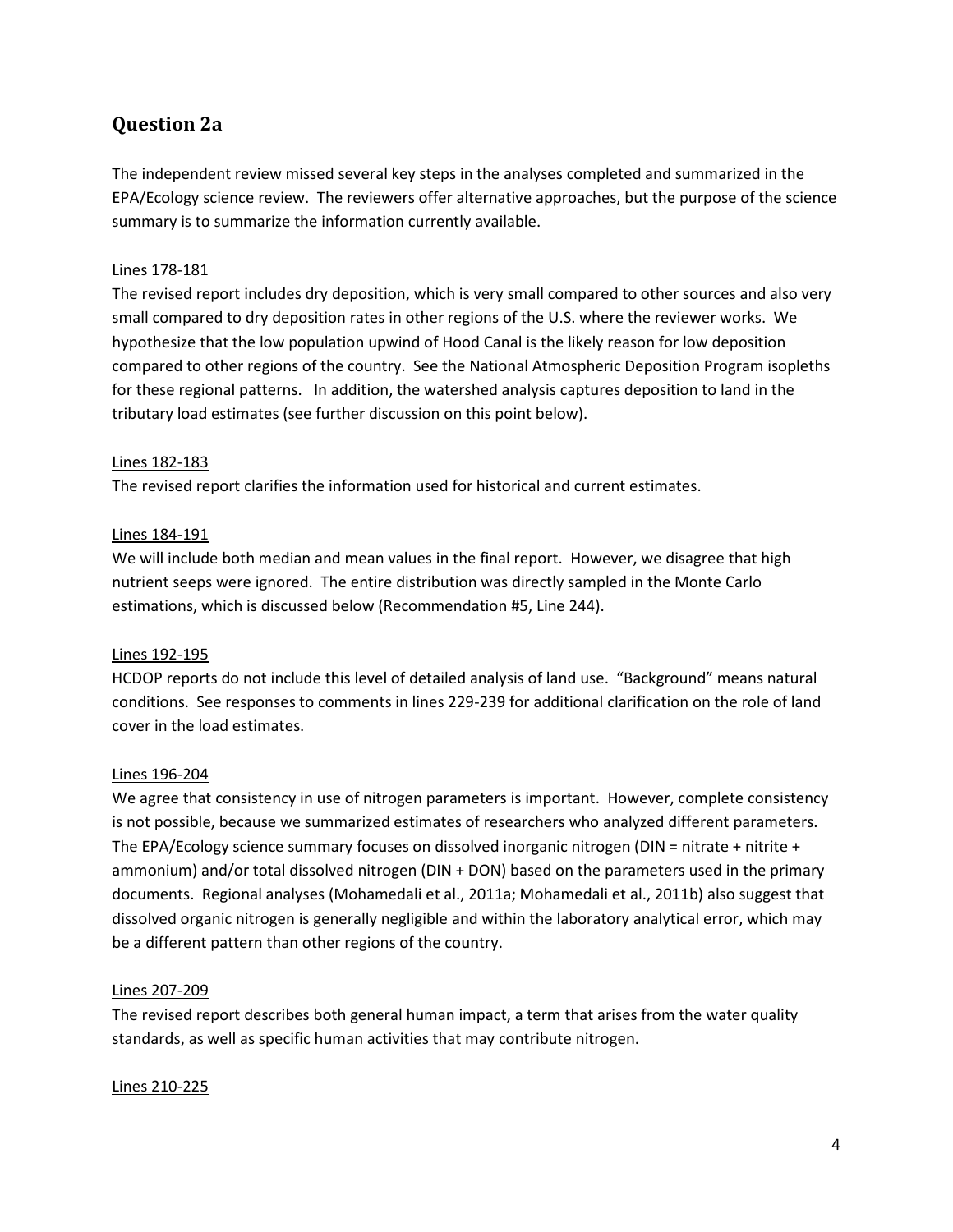We disagree with several statements in this section. The panel did not understand that the total nitrogen loadings from tributaries to Hood Canal/Lynch Cove are directly calculated using extensive measurements of flow and concentration at the tributary mouths. The statistical correlations only relate to the estimated of source contributions to the loadings observed at the mouths. We updated the report to clarify the fundamental role that monitoring data played in the total load estimates and the subsequent attribution to different sources using statistical analyses. We agree that the uncertainty in these estimates is relatively high (i.e., low R squared values), but we do not agree that the uncertainty is high in the total loadings entering Hood Canal.

We also disagree with the panel view that the use of a statistical model to estimate the proportional source contribution is problematic. Statistical models are an accepted tool for identifying contributing factors to an observed phenomenon. Other methods can be used, such as a mathematical (process) model of the watershed as recommended by the panel, and it is possible that they will provide estimates with lower uncertainty. This type of analysis is not currently available, and the results from the statistical model (Steinberg et al. 2010) should be considered as valid estimates.

## List of needed clarifications (lines 226-252)

- 1. Comment noted. EPA and Ecology have no additional information beyond the Steinberg et al. (2010) analysis.
- 2. We agree that red alder forest can increase stream nutrient concentrations. The science summary cites other research along with the Steinberg et al. (2010) analysis, which quantified the relative contribution.
- 3. The panel did not recognize that tributary delivery loadings are derived from direct measurement. There is no assumption that "all fixed N reaches the estuaries" in the Steinberg et al (2010) assessment. The measured loading at the mouth, after loss within the watershed, is the loading that reaches the estuary. The source contribution from red alder to that mouth loading is estimated using statistical correlation.
- 4. The panel is incorrect in asserting that the analysis does not consider all OSS in the watershed. Upland OSS discharging to tributaries are accounted for in the measured tributary loadings, which are attributed to specific sources, including residential contributions. Therefore, a per capita approach with a buffer width that includes all OSS in the watershed would clearly doublecount much of the upland OSS loading to Hood Canal. See Figure 17 in the EPA/Ecology report.
- 5. The Monte Carlo analysis in Question 3 relies on distributions for all parameters introduced in Question 1 for context. We recognize that the report first introduced "best estimates" without conveying that the final DO impact calculations use the full distribution. We revised the report to introduce the Monte Carlo analysis earlier. The new Table 4 provides lower and upper bound estimates, and the accompanying language points the reader to the Monte Carlo discussion and assumptions.
- 6. See #3 above.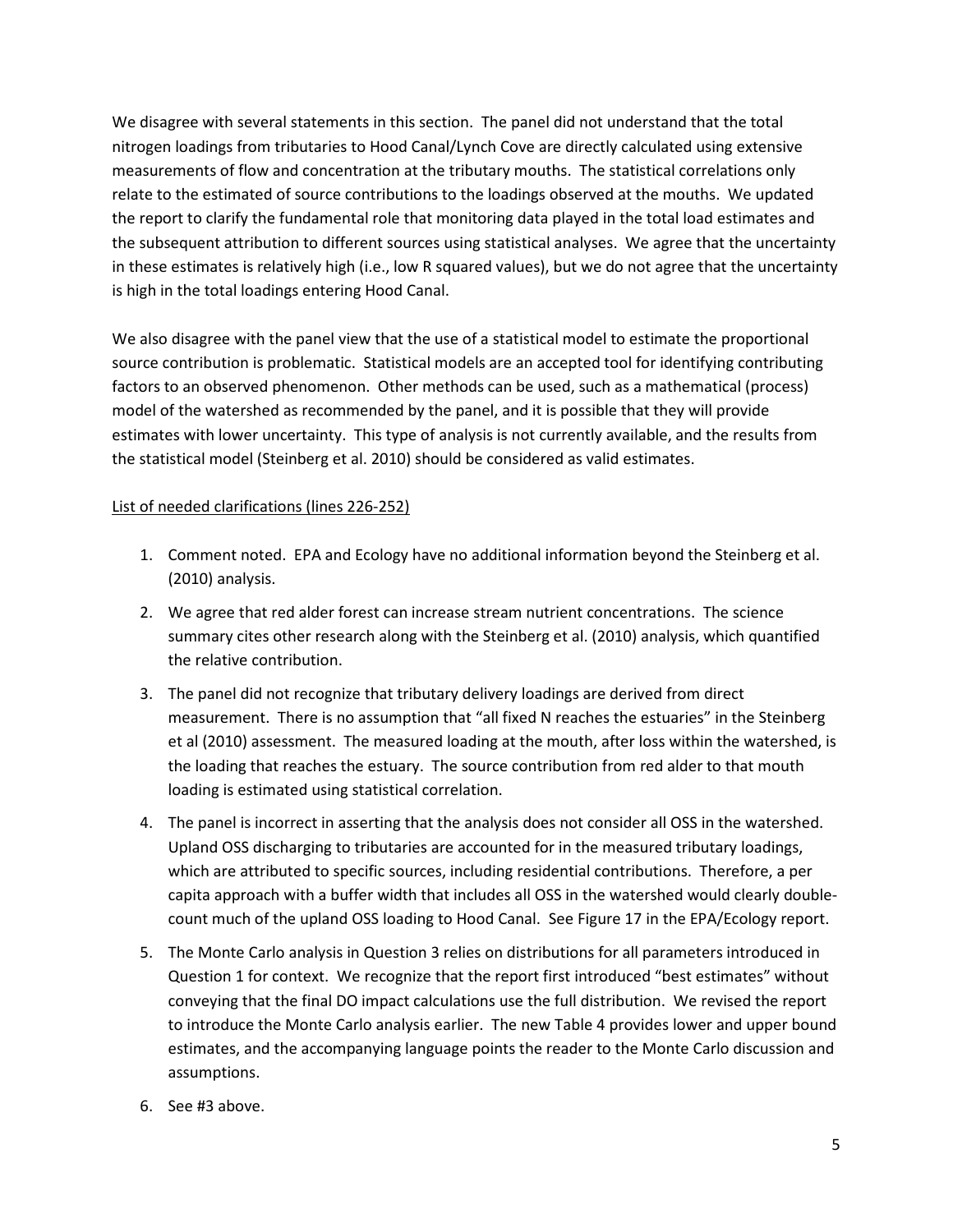7. We agree that tributary sampling does not capture all watershed loading, but the tributary analyses included extrapolations of sampled loadings to unsampled portions of the watershed (see Steinberg et al. (2010). These extrapolations included estimates of the contribution of shoreline OSS loadings.

## Lines 253-256

The panel's comments have led to improvements in the information presented in tables and better documentation of the upper range in potential loadings from shoreline OSS.

## **Question 2b**

## Line 265

This question relates to shoreline OSS, not all OSS in the watershed.

## Lines 269-274

We note the panel's general acceptance of the groundwater flow estimate by USGS. The basis for the uncertainty distribution was cited as Sheibley (personal communication) because a report was not available. Since the panel issued its report, we have removed the Sheibley range from the Monte Carlo analysis, because supporting calculations are not available. In addition, we have added a surrogate groundwater estimate by Brett (2011d) that did include supporting calculations. Since we do not have a basis to select between the estimates of Brett (2011d) and Paulson et al. (2006), we have assumed a uniform distribution in the Monte Carlo analysis.

## Lines 275-281

The Mason County sampling of seeps included all seeps encountered on shoreline surveys; it was not a random sampling program, as described in the independent panel report.

We considered including brackish samples in the analysis by back-calculating the DIN in the freshwater fraction of the sample using the salinity data. However, the back-calculation requires an assumption about the DIN of marine water infiltrating the groundwater. As noted in the report, the DIN in marine waters of Hood Canal ranges from 0 to 400 µg/L depending on the depth and amount of drawdown from phytoplankton uptake. Arbitrary selection of a DIN value across this range would significantly affect the resulting estimate of DIN in shoreline (fresh) groundwater. We decided that, given that we have 325 non-brackish samples, there was limited benefit to increasing the number of samples in the analysis by adding this layer of complexity and uncertainty.

#### Lines 286-289

We interpret this comment as a concurrence with our use of seep samples to estimate shoreline OSS loading, because seeps represent the shoreline groundwater concentration and subsequent delivery to Hood Canal surface waters. USGS (Paulson et al., 2006) used well data further from the shoreline to derive some of its groundwater loading estimates prior to the availability of shoreline seep data.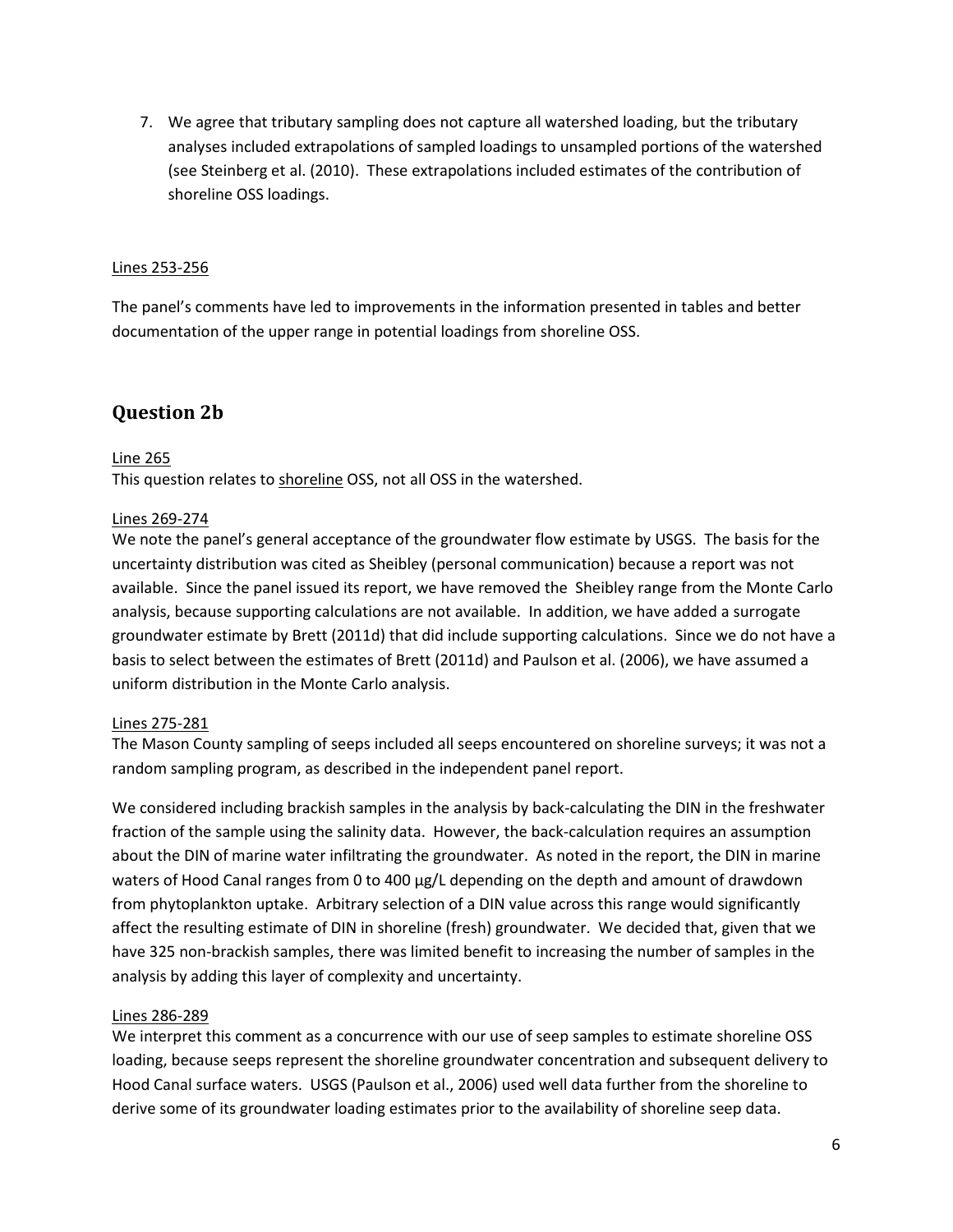#### Lines 296-299

We agree that OSS loading to the estuary via groundwater transport likely varies by location and season. This was noted in the draft report (see page 36 of the February 2012 independent review version)., but no quantitative information exists.

#### Lines 300-304

We use both the measurement-based and the per capita approach to estimate loads, and we will continue these as two separate lines of evidence. We do not agree with the panel's assumption that measurement-based loadings are biased (under-estimates) because all seeps were sampled and the program was not random sampling. We would argue that loading estimates could move either up or down based on inclusion of brackish samples. Similarly, seep measurements may miss low nitrogen plumes, not just high nitrogen plumes. See previous responses on distribution representation in Table 4 in lines 254-257.

Flow volumes associated with failing septic systems are likely low in comparison to regional groundwater. Preferential flow paths due to groundwater hydrogeology likely produce higher flows and lower concentrations indicative of regional groundwater compared with seeps of effluent from failing OSS. Therefore, the mean is not necessarily more indicative of total loading without concomitant spatially varying groundwater flows and would bias load estimates high. Nevertheless, we revised the report to include both mean and median values for nitrogen in groundwater seeps. The Monte Carlo analysis has the effect of weighting the median value over the mean value.

#### Lines 306-314

The focus of this question is shoreline OSS loadings, since other OSS are included in the tributary loads based on stream measurements. A new watershed model is not guaranteed to improve upon the per capita and measurement approaches described in our report, in part because it would add model error to the tributary estimates.

#### Lines 315-317 and 323-327

Because large buffers double count the sources already incorporated in the tributary estimates based on monitoring at the mouths, this is not a protective option but a clear overestimate of likely contributions. However, ensuring the population encompasses the entire shoreline fringe area that is outside the tributary catchments would provide an appropriate estimate for the shoreline OSS.

#### Lines 318-322

This comment notes that the full distribution is used for the Monte Carlo analysis, which is the basis for the DO impact calculations in Question 3. See earlier response to the recommendation to analyze brackish samples (lines 275-281).

#### Lines 328-333

We agree that changes to input values will change the Monte Carlo results. We provided a discussion of the selection of distributions to clarify this issue.

#### Lines 336-353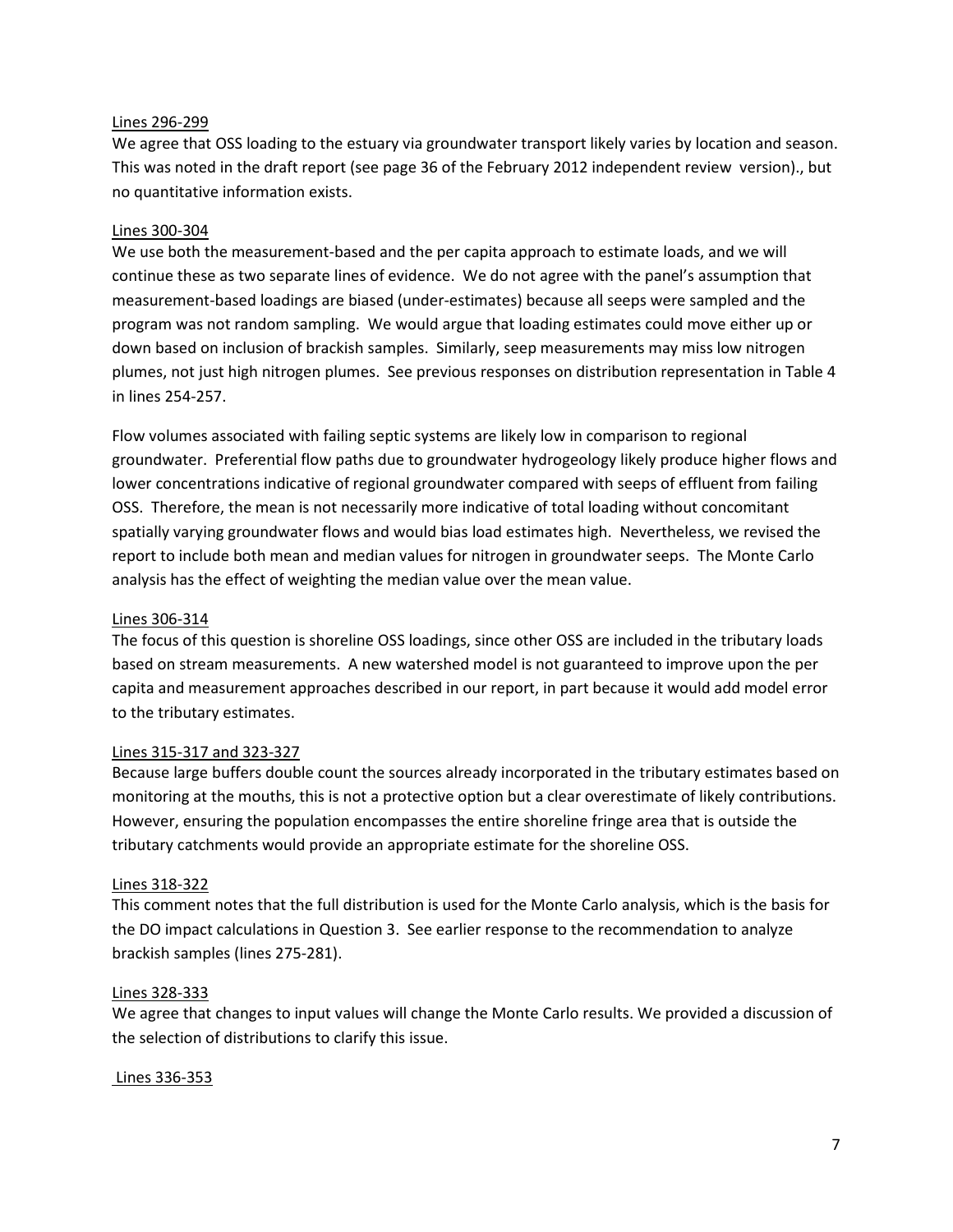We also added discussion on seasonal variation and time scales of analysis. We agree that, to the extent feasible, it is important to refine/validate all of the estimates that comprise the inputs to the Monte Carlo estimation.

## Critical/recommended analyses, Lines 356-385

We have responded to these recommendations above. While we agree with some points, we disagree with the suggestions to include all septic systems in the watershed analysis because the tributary loadings already capture the loading from upland septic systems.

## **Question 3a**

We concur with the panel's recommendation to only consider the salt balance approach to estimate the marine nitrogen loading flux and to consider tidally-driven dispersion in the total flux calculation. We also concur with the specific panel recommendations for more thorough analysis and documentation of pycnocline depth and near-surface salinity extrapolation, as well as more thorough exploitation of available buoy data to analyze variability and estimate uncertainty. We have included a discussion of the panel's findings with respect to marine flux in the body of our report.

We cannot compel the researchers to conduct the reanalysis. Therefore, in our review of existing information, we identified the need for this reanalysis but were unable to generate the results of that reanalysis. These issues also directly affect the level of confidence in the DO impact estimates for Lynch Cove, as described in our response to Question 4a.

We added a recommendations section that includes several analyses identified by the panel. The recommendations will provide HCCC and other options for additional analysis of DO impacts in Lynch Cove in the coming years. This could involve reanalysis of the aggregated model inputs and/or additional 3D modeling using the ROMS model or other available tools.

# **Question 3b**

## Lines 445-467

The panel raises several important issues on the marine flux analysis. The panel also provided a figure to support its assertions that some of the methodology used by researchers to date is problematic. All of the points raised should be examined in detail in the future.

The main body of the independent review report does not fully answer a key aspect to question 3b. While a full answer to Question 3B is clouded by the issues and lack of clarity in the marine nitrogen flux methodology, the question also points to an important biogeochemical sub-question raised in the EPA/Ecology report. Assuming the vertical nitrogen flux methodology is corrected with a 2-layer Knudsen analysis as recommended earlier by the reviewers, the next question is this: At what depth in the water column should the vertical flux be estimated for use in the proportional DO impact equation (see Figure 18 and pages 46-47 for differing perspectives and assumptions)? Devol et al (2011)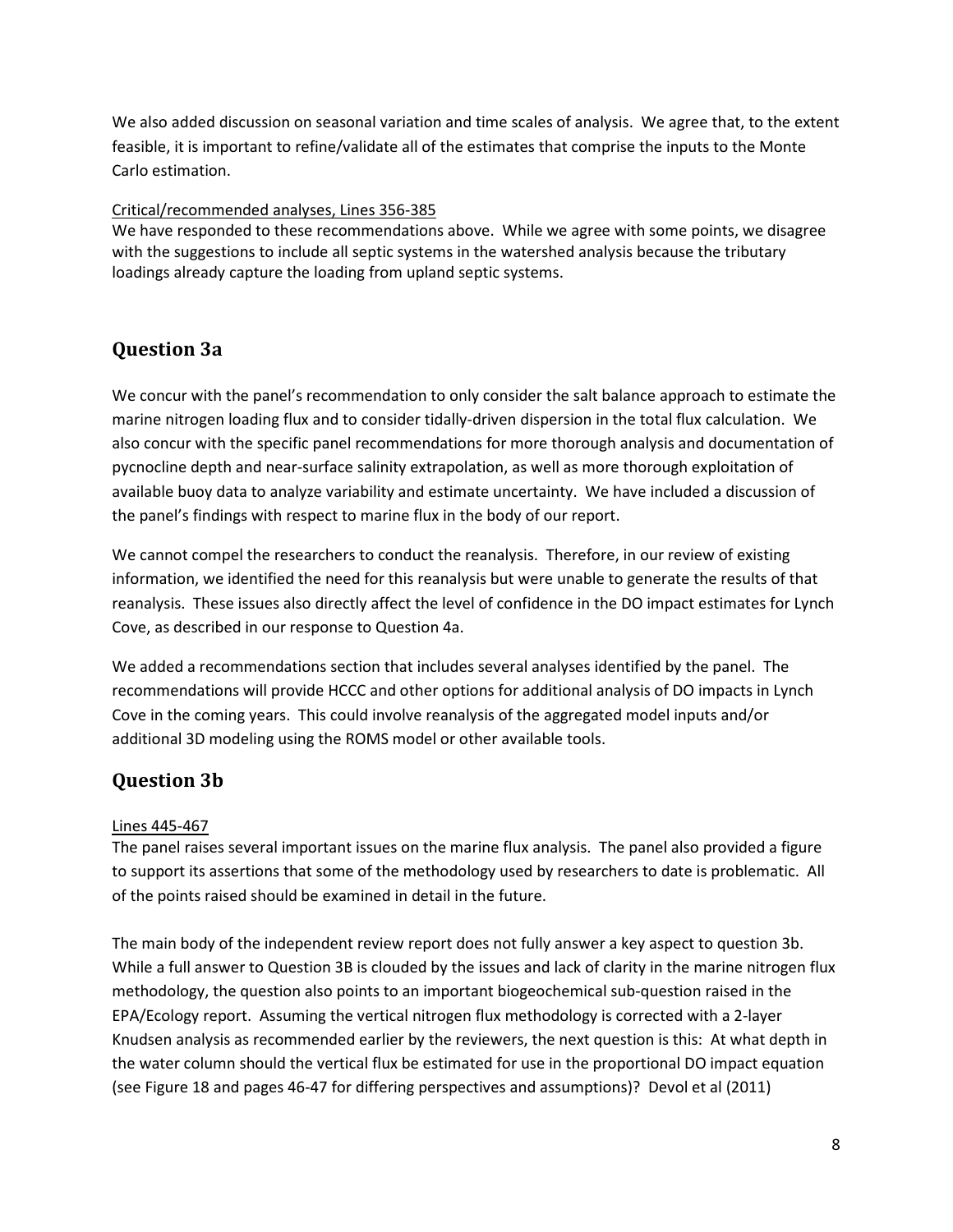estimates the flux to the pycnocline depth (which is in the middle of the euphotic zone). This vertical flux is reduced by algae uptake below that depth. Brett (2011) estimates the total flux to the euphotic zone, which extends deeper than the pycnocline. We outline the reasons for this difference in approach on pages 46-47. The question for reviewers is: What choice is preferred for the purpose of estimating the DO impact with the proportional calculation?

We asked the reviewers to provide follow-up recommendations on this issue, and their responses are included in Appendix A of the independent review report. In general, the independent reviewers recommended use of a consistent 2-layer model construct for all calculations related to the marine nitrogen flux rather than the combination of 2- and 3-layer models used by Devol et al. (2011a). However, the panel did not articulate specific concerns about the validity of the oxygen balance assumptions of the 3-layer model. The primary concern of the panel was the proper estimation of the marine nitrogen fluxes into Lynch Cove, which had fundamental limitations flagged as issues of greater importance than questions related to aggregated model formulation.

## Lines 464-467

We agree that horizontal advection below the pycnocline is an important component missed in the analyses to date, if the marine flux is calculated at a depth below the pycnocline.

## **Question 3c**

We concur with this response.

## Critical analyses, Lines 483-501

We concur that all the recommended analyses are warranted. The revised report documents the concerns of the independent review panel and caveats all human impact estimates accordingly. Because the EPA/Ecology document is a review of available information, the issues raised by the panel will not be resolved in the report.

# **Question 4a**

The main body of the panel report does not provide a clear answer to question 4a, although the information presented is relevant to Question 3B and factors related to human impacts on Lynch Cove DO. Question 4a requests a recommendation on the method to estimate the total DO deficit in Lynch Cove from the buoy data, particularly whether the DO of the full water column at Hoodsport should be used, or only values at depths less than the depth of Lynch Cove (see page 59 of the report for discussion). The human contribution to the DO deficit is a portion of this total DO deficit.

Lines 625-633 accurately describe two approaches proposed by different researchers for evaluating total DO deficit. Lines 631-633 suggest the 2-layer model by Brett (2010) is preferred over the 3-layer model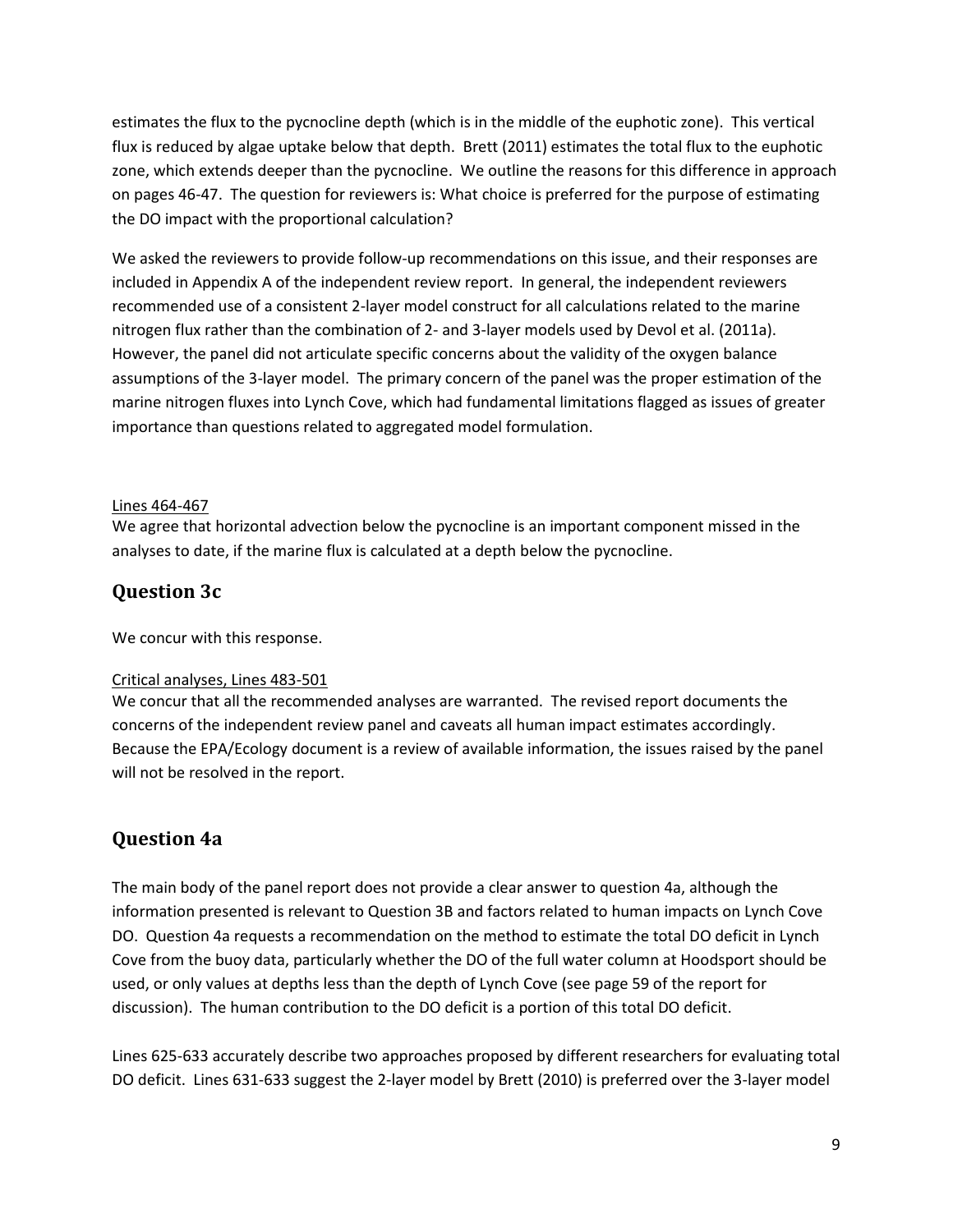by Devol et al. (2011a) but does not respond regarding the two ways of calculating total DO deficit using buoy data proposed by Brett (2010) and Devol et al. (2011a).

We asked the reviewers to provide follow-up recommendations on this issue, and their responses are included in Appendix A of the independent review report. In general, the independent reviewers recommended that the deficit calculation focus on oxygen conditions along similar densities (termed "isopycnal lines") between Hoodsport and Twanoh. Devol (pers. comm., 2011d) noted that the isopycnal lines are horizontal between Hoodsport and Twanoh for most of the summer, and therefore common depths between the two locations should be used. This density pattern would call for exclusion of dissolved oxygen data from 30 meters to the bottom in Hoodsport from the comparison to Twanoh concentrations. This general approach was taken by Devol et al. (2011a).

The panel also references findings in Newton et al. (2012). This document was released by HCDOP after our science summary was sent to reviewers, and it was shared with the reviewers by the Puget Sound Institute at their opening workshop. While this information was not previously available to EPA and Ecology, we appreciate the panel's comments regarding how that information fits into the larger science summary.

## Lines 518-612

We concur with all of the panel's points regarding uncertainties and data limitations. We have included a quote from panel report (lines 531 to 541) in the introduction to the uncertainty section of our report.

At line 556 and later at line 609, the panel incorrectly attributes an estimate of 13% human contribution to the total nitrogen flux from Devol et al. (2011a), with about half this contribution (6%) originating from shoreline OSS. These values are included in Table 10 of the EPA/Ecology report and we cite Devol et al. (2011a) as support for the marine flux estimates, but the listed human contribution fractions are based on the reduced shoreline OSS estimate from our own analysis. Using higher shoreline OSS estimates from Richey et al. (2010), Devol et al. (2011a) estimated a human contribution of 15-37% and a shoreline OSS contribution of 11-27%. See Table 9 of the EPA/Ecology report for values reported in Devol et al. (2011a). As noted in the EPA/Ecology report, the large buffer used by Richey et al. (2010) double-counts septic systems that are already part of the tributary estimates, so we argue against adding those values to the tributary loads (and human fraction) to estimate the total human nitrogen loading.

The panel also cites Richey et al. (2010) as a source for OSS contributions of nitrogen to the mainstem Hood Canal (line 607). To our knowledge, Richey et al. (2010) did not estimate this endpoint (fractional contribution of OSS to nitrogen loadings in mainstem Hood Canal).

These clarifications are offered not to agree or disagree with the remainder of the panel's comments on the link between nitrogen and hypoxia. We concur with the panel recommendation to explore other data sources. However, given that the EPA/Ecology document is a review of available information, we will be unable to resolve this in the final report.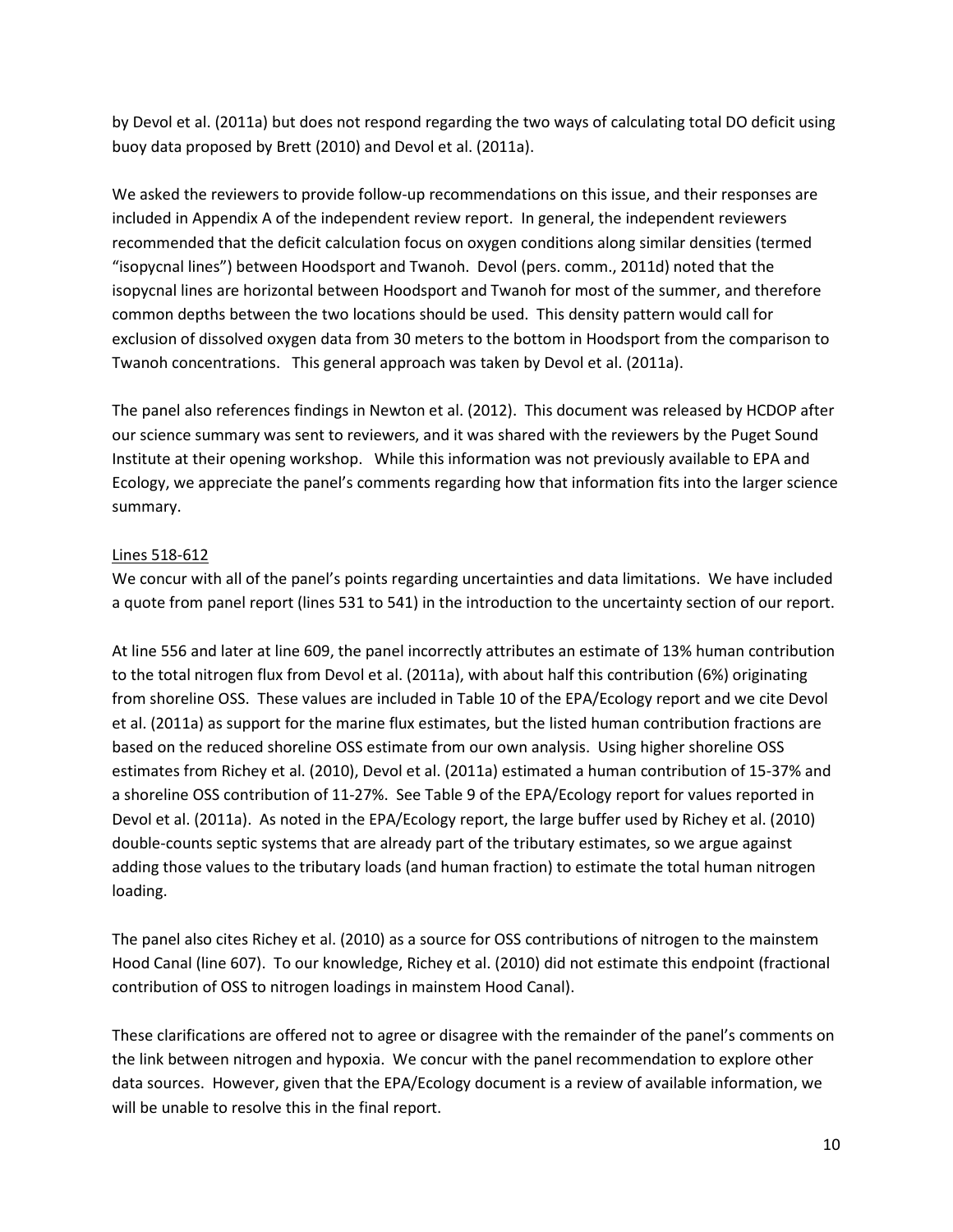## Lines 611-619

We agree that the signal-to-noise ratio is low, and we concur on the complicated relationships between nitrogen and oxygen. However, even if the relative contribution of humans is low, the stringent water quality standard for dissolved oxygen in Hood Canal/Lynch Cove essentially requires the agencies to insure that the pollution signal remains very low as development proceeds in the watershed. This goal makes sense in an area of natural hypoxia like Hood Canal.

## Lines 625-698

We concur with all comments regarding uncertainty and recommended future work.

## Lines 643-4

We concur with the assessment of the subsurface seaward outflow and that the evidence that low DO water from Lynch Cove makes a contribution to fish kills at Hoodsport is weak.

# **Question 5**

We agree with the comments and recommendations of the panel. With the available information, it is not possible to objectively assess the relative merit of the aggregated model and ROMS model results.

We also agree with the recommendation to further develop and apply the ROMS 3-dimensional dynamic model, particularly in Lynch Cove. We would note that other models may also offer opportunities for improved 3D modeling. A refined sub-model of Lynch Cove, with boundary inputs from the large scale model simulations of mainstem Hood Canal, would provide a better understanding of impacts in Lynch Cove.